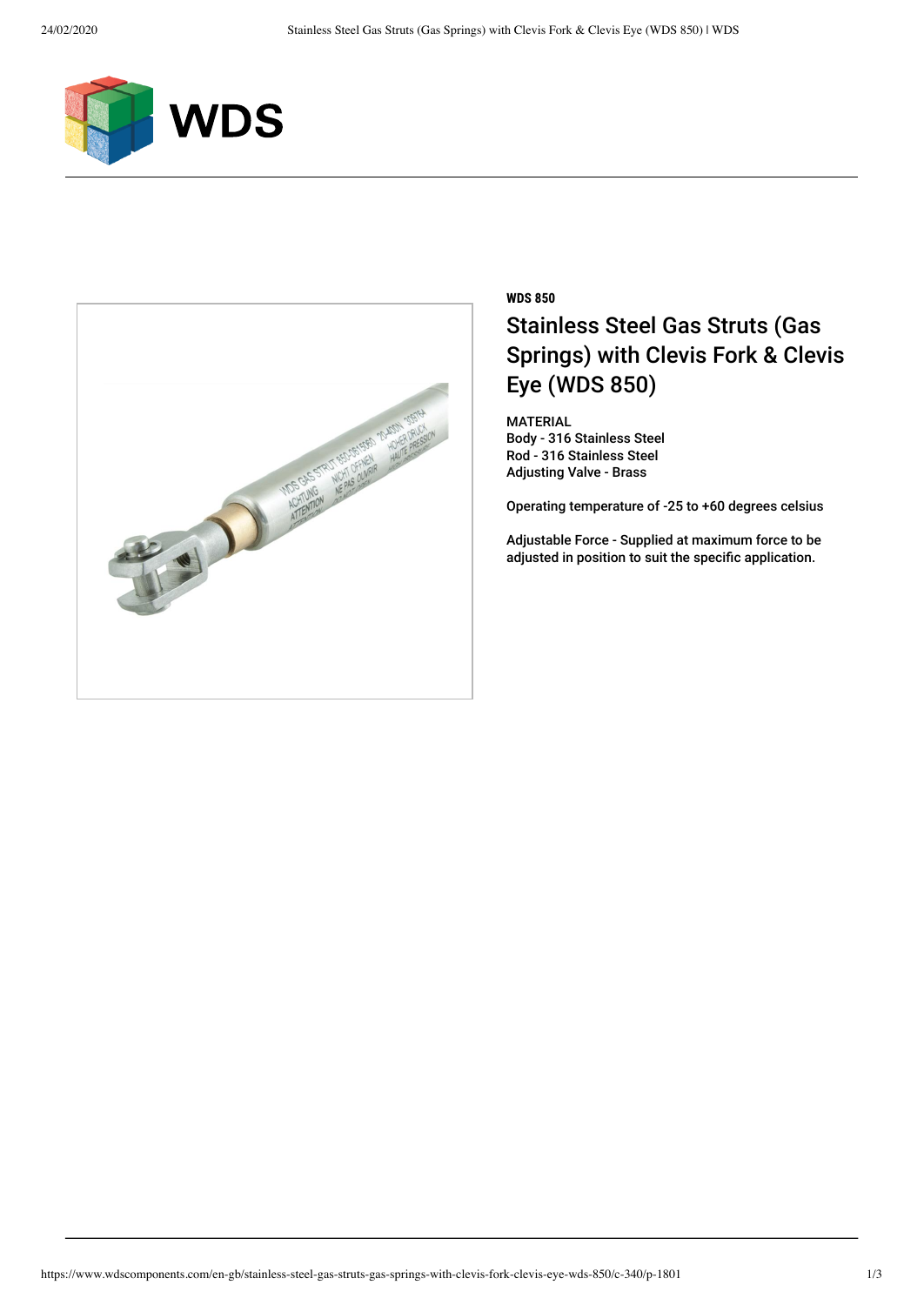

27 Sizes

| WDS NO.       | A | B    | D   | E, | L   | L1  |    | L2 L3 S |              | T. | Force Range (N) | Weight |
|---------------|---|------|-----|----|-----|-----|----|---------|--------------|----|-----------------|--------|
| 850-0615040CE | 6 | 15   | - 6 | 6  | 132 | 40  | 24 | 31      | M6x1.0       | 9  | 20-400          | 0.181  |
| 850-0615060CE | 6 | 15 6 |     | 6  | 172 | 60  |    |         | 24 31 M6x1.0 | 9  | 20-400          | 0.206  |
| 850-0615080CE | 6 | 15 6 |     | 6  | 212 | 80  |    |         | 24 31 M6x1.0 | 9  | 20-400          | 0.236  |
| 850-0615100CE | 6 | 15 6 |     | 6  | 252 | 100 |    |         | 24 31 M6x1.0 | 9  | 20-400          | 0.266  |
| 850-0615120CE | 6 | 15 6 |     | 6  | 292 | 120 |    |         | 24 31 M6x1.0 | 9  | 20-400          | 0.251  |
| 850-0615150CE | 6 | 15 6 |     | 6  | 352 | 150 |    |         | 24 31 M6x1.0 | 9  | 20-400          | 0.296  |
| 850-0615200CE | 6 | 15 6 |     | 6  | 452 | 200 |    | 24 31   | M6x1.0       | 9  | 20-400          | 0.336  |
| 850-0819050CE | 8 | 19 6 |     | 6  | 152 | 50  |    |         | 24 31 M6x1.0 | 9  | 50-700          | 0.386  |
| 850-0819075CE | 8 | 19 6 |     | 6  | 202 | 75  |    |         | 24 31 M6x1.0 | 9  | 50-700          | 0.565  |
| 850-0819100CE | 8 | 19 6 |     | 6  | 252 | 100 |    |         | 24 31 M6x1.0 | 9  | 50-700          | 0.62   |
| 850-0819125CE | 8 | 19 6 |     | 6  | 302 | 125 |    |         | 24 31 M6x1.0 | 9  | 50-700          | 0.685  |